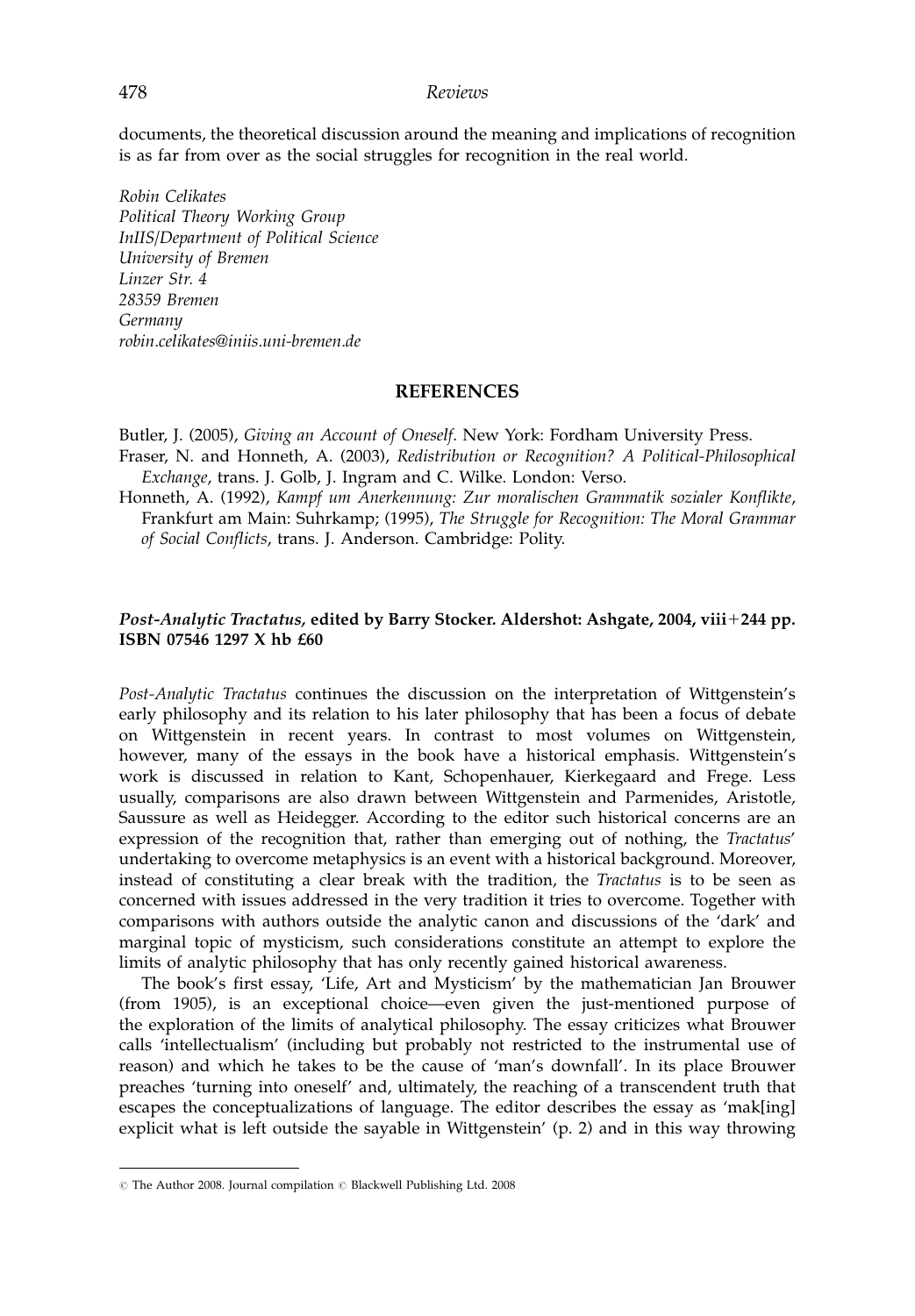## Reviews 479

light on the *Tractatus'* ethics, aesthetics and mysticism. But unless Wittgenstein is assumed to be fundamentally confused about the notion of the limits of the sayable, it remains unclear what it would be to make explicit something that cannot be said by writing about it—beyond perhaps giving expression to a temptation that leads to such nonsensical statements. Instead, the affinities between Brouwer's and Wittgenstein's thought would seem to lie in their shared critical attitude towards the modern Western culture that, according to both, idolizes science, and which the latter characterizes by saying that 'Progress is its form rather than making progress being one of its features' (Wittgenstein 1998: 7; quoted by Hutto, p. 135).

The rest of the essays in the book contribute to Wittgenstein interpretation in more conventional ways. From the point of view of recent debates on Wittgenstein's philosophy, they can be divided roughly into two groups: those that attribute (either intentionally or perhaps not entirely consciously) theses and theories to Wittgenstein and those that do not, but see him as engaged in an activity of philosophical therapy. The former include Anthony Rudd's 'Logic and Ethics as the Limits of the World' which discusses Schopenhauer's influence on the early Wittgenstein, arguing that Wittgenstein accepted a great deal of Schopenhauer's metaphysics and should be seen as part of the romantic expressivist tradition. In contrast to positivism, it is characteristic of expressivism in this sense that it allows for the manifestation of metaphysical features of reality even though they cannot be the object of representation. More specifically, according to Rudd, Wittgenstein's expressivism is motivated by logical considerations: it is his 'restrictive theory of meaning' (p. 47) that makes him exclude metaphysics from the realm of the sayable. Here, however, the reader is left to wonder what is supposed to exclude what, given that by Wittgenstein's lights such a theory of meaning could itself not be stated in language and would itself be excluded from the realm of the sayable. Ultimately, despite his discussion of expressivism and attention to ethics, Rudd's Wittgenstein emerges as a Kantian linguistic idealist, quite familiar from the secondary literature on Wittgenstein, who posits logic as a transcendental condition of the world.

A similar Kantian reading is also provided by Daniel D. Hutto's 'More Making Sense of Nonsense: From Logical Forms to Forms of Life' which extends the traditional Kantian interpretation to Wittgenstein's later philosophy, offering an explanation of the continuity of Wittgenstein's philosophy in these terms. According to Hutto, whereas the Tractatus takes the bounds of sense to be determined by the logical forms of objects, the later Wittgenstein takes them to be fixed by forms of life and grammar (pp. 138–40). But why this would constitute 'an anti-metaphysical reading' (p. 128) of either the early or late Wittgenstein, which one should adopt in Hutto's view, remains unclear. For beyond calling Wittgenstein's statements 'reminders' (p. 131), Hutto gives no reason for why statements about the limits and foundations of language of the type he attributes to Wittgenstein would not constitute metaphysical theses. Accordingly, no answer is given to the question, why the development of Wittgenstein's philosophy, as portrayed by Hutto, should not be characterized as a matter of Wittgenstein having switched one theory of language for another. A second problem with Hutto's essay is that his critical discussion of Conant and Diamond, and his suggestion to improve upon their therapeutic reading, remains without a solid basis due to his misinterpretation of Conant and Diamond as committed to the strong claim that the Tractatus actually succeeded in abandoning philosophical theses rather than merely aiming to do so. (This strong claim was rejected already in Diamond 1991: 19.)

In his 'Wittgenstein's Onto-Logic' Barry Allen describes the Tractatus as taking up (unknowingly) the problems of the logic of being (in a Heideggerian sense, in distinction from an 'ontic logic of entities') and as addressing questions concerning the possibility of

 $C$  The Author 2008. Journal compilation  $C$  Blackwell Publishing Ltd. 2008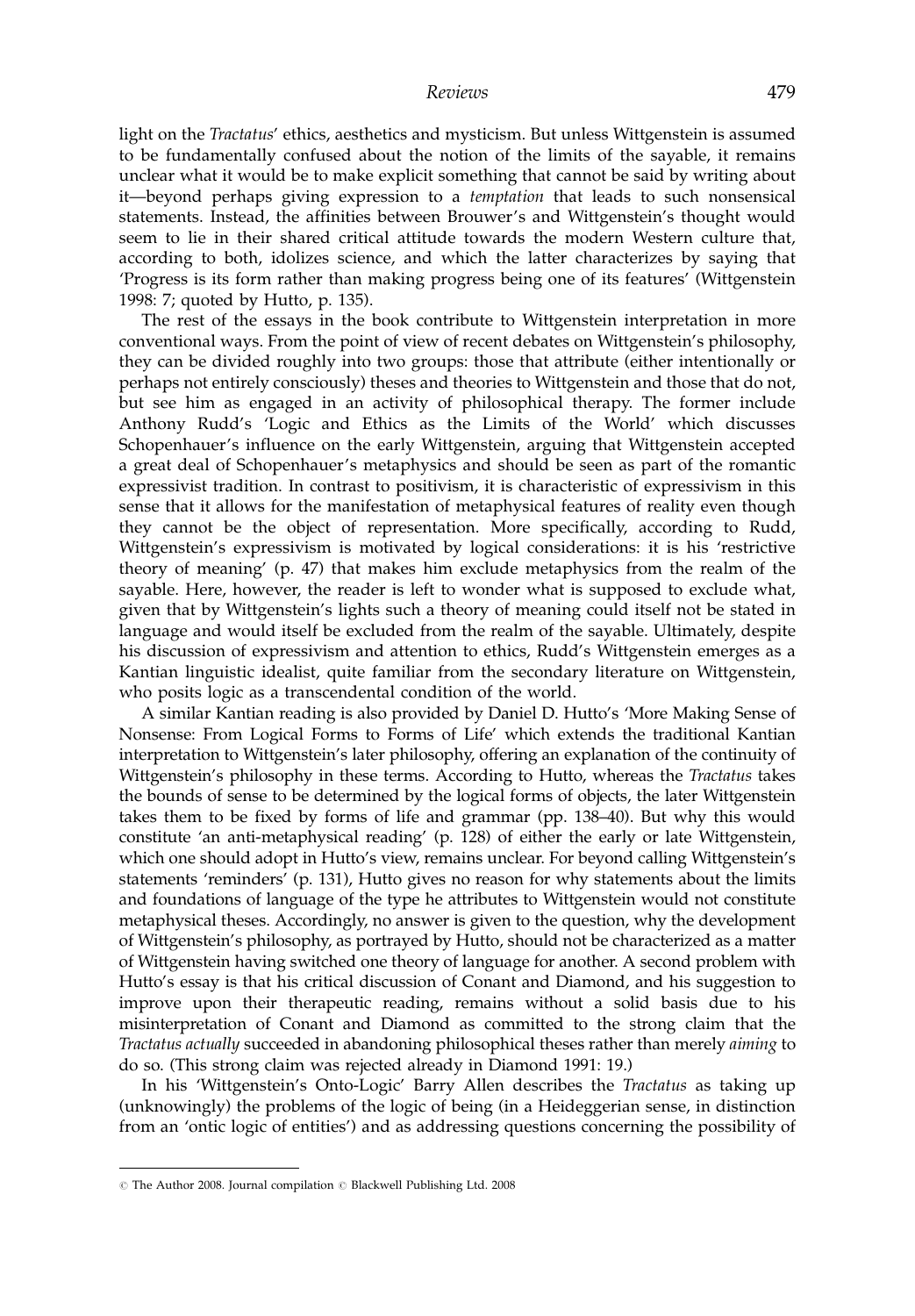truth that go back to Parmenides and Aristotle. Wittgenstein's answer to the problem of the possibility of truth is given in terms of the sameness of the form of language and reality, whereby the notion of sameness is explicated as a relational one. That is, as Allen explains with the help of a comparison with Saussure, the identity of a sign or an object of representation is determined by its role in a system—an economy of differentiation rather than atomistically (pp. 220, 221). Wittgenstein's later philosophy, in its turn, deconstructs this theory, and thereby the Western metaphysics, explaining the possibility of truth by reference to contingent practices. In contrast to more conventional accounts of Wittgenstein in the analytic key that tend to ignore any broader historical connections, this description of Wittgenstein in relation to the tradition of metaphysics is refreshingly interesting. Allen's discussion of later Wittgenstein's deconstruction of his early thought, however, remains somewhat thin. Again the question might be raised to what extent Allen's account manages to do justice to Wittgenstein's goal of abandoning philosophical theorizing, for example, how the view attributed to the later Wittgenstein differs from pragmatism.

I will now turn to essays in the book that pay more attention to the problem of philosophical theories and theses in Wittgenstein's work. In contrast to Hutto, a more accurate portrait of Conant and Diamond is given by Diarmuid Costello who provides a summary of their as well as Hacker's positions and the dispute between them. But beyond his employment of the Cavellian term 'perfectionism' in describing the Tractatus, and his passing suggestion that the book's literary style provides a reason for seeing it as transcending the divide between the analytic and continental approaches to philosophy, Costello's essay remains an overview of aspects of the debate on the Tractatus rather than an original contribution to it. Although his essay appears at first to possess great potential for employment as reading in advanced undergraduate seminars, its usefulness is somewhat diminished by his a little too unquestioning acceptance (in the coda of the essay) of Hacker's controversial criticism of Conant and Diamond in the widely-read collection New Wittgenstein (Hacker 2000). Given how fluently Costello otherwise describes the debate between Conant and Diamond and Hacker, it is a pity that this part of the essay has not gone through an equally long digestion process as its other parts.

A third discussion of Wittgenstein in Kantian terms is offered by Barry Stocker's 'Transcendence and Contradiction in the Tractatus' which interprets the Tractatus as 'a continuation of the Kantian project of exposing and dissolving dialectical illusion' (p. 191). This time Wittgenstein is not attributed transcendental philosophical theses which he intends to hold onto. Rather, he is seen as engaged in an activity of dissolving nonsense from the inside in a Kierkegaardian fashion, i.e. by treating illusions as if they were not illusions in order to reveal their illusory character, whereby Wittgenstein's purpose is to show the impossibility of metaphysics (pp. 199, 209, 210). Unlike Kant for whom dialectics constitutes merely a part of philosophy, for Wittgenstein dialectics, according to this interpretation, covers all of philosophy (p. 195). Read together, the Kantian essays in the volume testify to the diversity of possible comparisons between Kant and Wittgenstein, the last one being clearly the most original treatment of the topic.

Kelly Dean Jolley's essay, 'Frege at Therapy', examines the roots of the later Wittgenstein's therapeutic approach in Frege, attempting to 'highlight the lessons Wittgenstein learned from Frege—regardless of whether or not Frege self-consciously taught those lessons' (p. 86). To clarify Wittgenstein's analogy between philosophy and therapy, Jolley also makes use of remarks by Wittgenstein's student Rush Rhees on Frege and Wittgensteinian philosophical therapy, whereby one basic insight is (in Rhees' words)

 $C$  The Author 2008. Journal compilation  $C$  Blackwell Publishing Ltd. 2008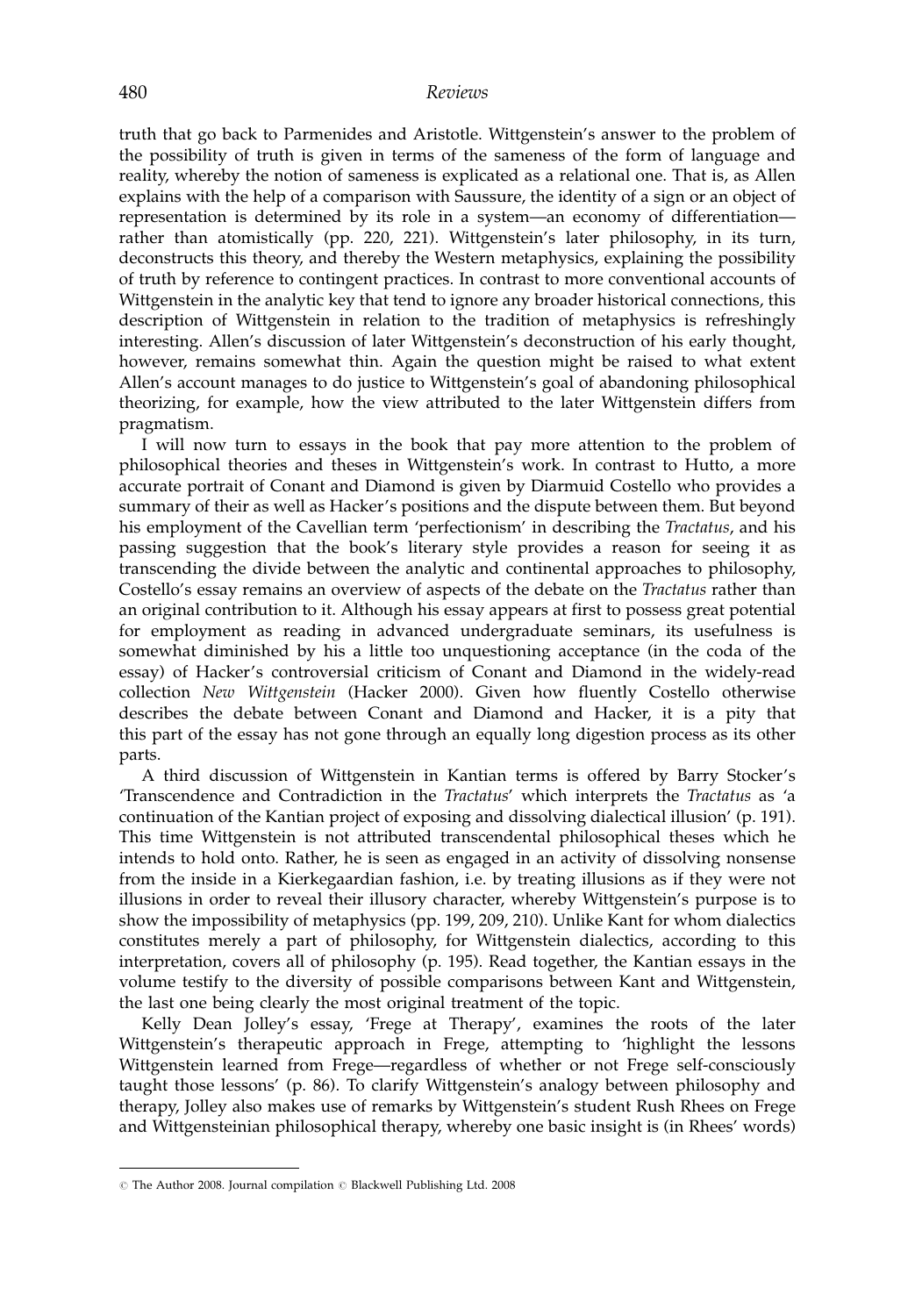## Reviews 481

'that philosophical mistakes are often not refutable falsehoods, but confusions; [. . .] We cannot refute nonsense by straightforward logical process; as Frege said, logic cannot deal with nonsense, but only characterise it as being nonsense' (quoted by Jolley on p. 85). The last section of this interesting paper characterizes elucidation in the Tractatus as a forerunner of philosophical therapy in the later Wittgenstein.

James Conant's 'Why Worry about the Tractatus?' can be read as examining more closely the distinction between falsehoods and confusions that Rhees (as quoted by Jolley) draws attention to. Conant questions the idea that nonsense is explainable as something 'logically contradictory' or even 'surely false' (p. 174), arguing that what he calls 'standard readings' of Wittgenstein assume such a problematic conception of nonsense. (In this volume, for example, Hutto characterizes nonsense as an 'irreconcilable contradiction' (p. 130); cf. also Stocker's essay.) Corresponding to this kind of a conception of nonsense, the standard readings fail to disengage themselves from modeling Wittgenstein's philosophical practice on the assertion/rejection of truths/falsehoods, Wittgensteinian grammatical statements being comprehended as some sort of quasi-truths. But the status of such quasi-truths remains unclear, and was, according to Conant, critiqued already in the Tractatus. Thus, the standard readings, in Conant's view, misconstrue the continuities and discontinuities between Wittgenstein's early and later philosophy, a topic to the discussion of which Conant's essay is intended as a prolegomenon. (More precisely, this prolegomenon consists of the problematization of variants of the standard reading in the case of the so-called private language argument and On Certainty, where this problematization serves the purpose of raising anew the question of where the continuities and discontinuities of Wittgenstein's philosophy might lie.) Nevertheless, the challenge Conant's essay poses to the standard readings is somewhat obscured by the abstractness of his characterization of such readings. As a consequence, anyone inclined to a reading of the standard type is likely to find it relatively easy to avoid taking up the challenge, i.e. to explain why Conant's characterization of the standard reading does not apply to his/her interpretation.

In her 'Saying and Showing: an Example from Anscombe', Cora Diamond illustrates by reference to an example from Anscombe how a philosophical claim can be 'created by a failure to carry out the task of clarifying what [one oneself] is saying' (p. 165). The purpose of this discussion is to exemplify and elucidate a 'piecemeal approach' to philosophical problems and to separating sense from nonsense which Diamond finds in the Tractatus and contrasts with a doctrinal approach. A highly engaging part of the essay is her down to earth explanation of the Tractarian employment of tautologies for the purpose of clarifying the inferential behaviour of expressions. Being motivated by the observation that 'It is sometimes useful to move forward an inch at a time' (p. 151), Diamond's essay forms an interesting pair with Conant's rather more programmatic essay. Together these essays bring to view two quite different sides of the new interpretation of Wittgenstein that is associated with their names.

Michael Kremer's 'To What Extent is Solipsism a Truth?' discusses solipsism in the Tractatus. Instead of taking it as an epistemological or a metaphysical thesis, Kremer argues Wittgenstein's solipsism to be ethically motivated. 'Solipsism is an intellectual, moral and mystical exercise aimed at bringing about a change in one's spiritual life' (p. 59). Accordingly, Kremer's discussion is intended to illuminate the ethical purpose which the book has according to Wittgenstein. Here the question about the truth of solipsism emerges as a question about the truth of a certain path for life rather than a propositional truth or a philosophical ineffable quasi-truth (p. 63). The Tractatus' ladder, argues Kremer, is not only the ladder of philosophical nonsense,

 $C$  The Author 2008. Journal compilation  $C$  Blackwell Publishing Ltd. 2008